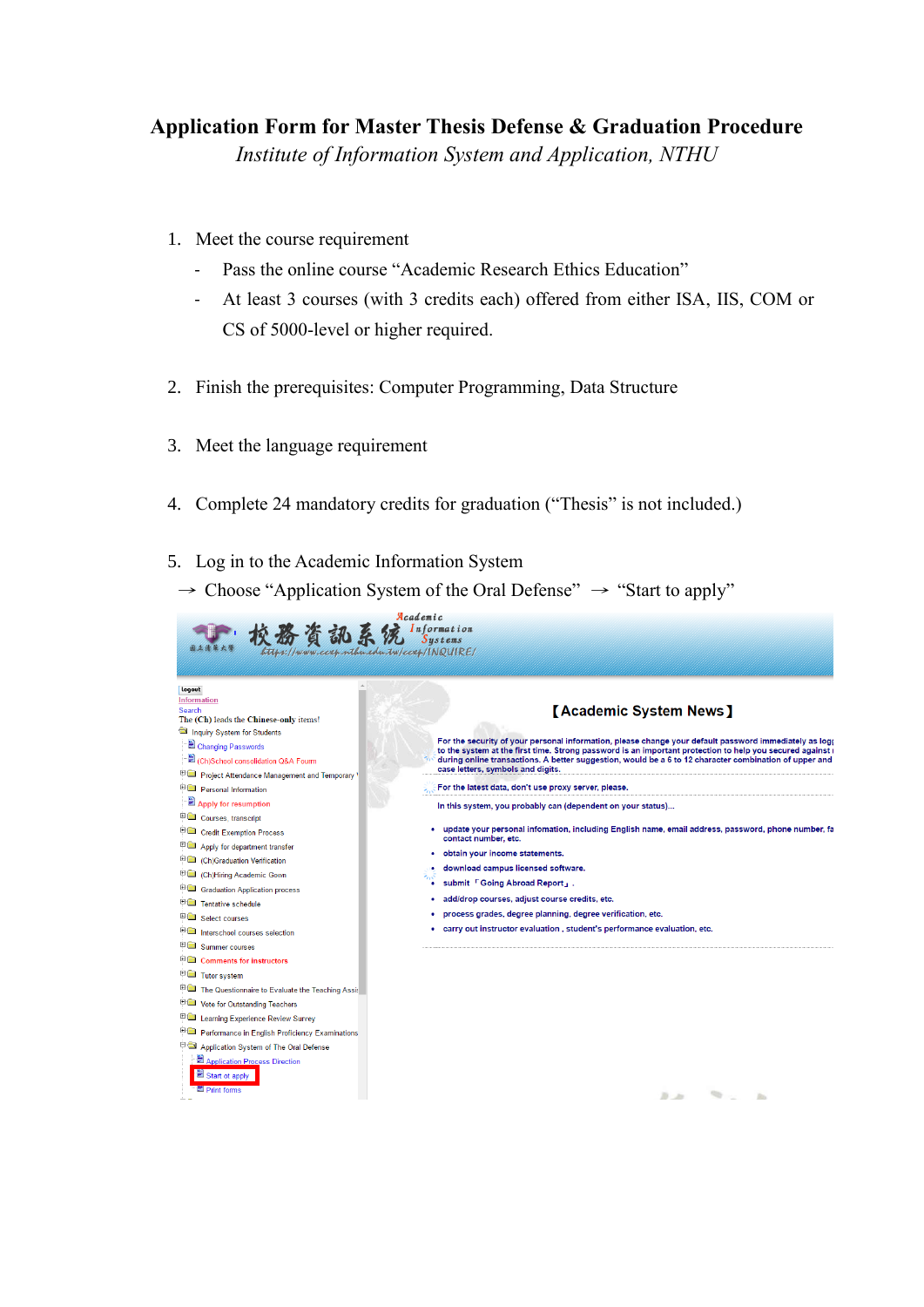$\rightarrow$  Fill-in the fields  $\rightarrow$  Click button "Submit the Application"

|                                                                                                                                                                                                                                                                                                                                                                                                                                                                                                                                                                                                                                                                                                  | ,,,,,,,<br>Information<br>Surrenz                                                                                                                                                                                                                                                                                                                                                                                                                                                                                                                                                                                                                                                                                                                                                                                                                                                                                                                                                                                                                                                                                                                                                                                                                                                                                                                                                                                                          |             |                                                                                            |                                                                                                                                                         |                                                                                            |                       |                                                            |  |
|--------------------------------------------------------------------------------------------------------------------------------------------------------------------------------------------------------------------------------------------------------------------------------------------------------------------------------------------------------------------------------------------------------------------------------------------------------------------------------------------------------------------------------------------------------------------------------------------------------------------------------------------------------------------------------------------------|--------------------------------------------------------------------------------------------------------------------------------------------------------------------------------------------------------------------------------------------------------------------------------------------------------------------------------------------------------------------------------------------------------------------------------------------------------------------------------------------------------------------------------------------------------------------------------------------------------------------------------------------------------------------------------------------------------------------------------------------------------------------------------------------------------------------------------------------------------------------------------------------------------------------------------------------------------------------------------------------------------------------------------------------------------------------------------------------------------------------------------------------------------------------------------------------------------------------------------------------------------------------------------------------------------------------------------------------------------------------------------------------------------------------------------------------|-------------|--------------------------------------------------------------------------------------------|---------------------------------------------------------------------------------------------------------------------------------------------------------|--------------------------------------------------------------------------------------------|-----------------------|------------------------------------------------------------|--|
| www.com.utfortion.twicewallNDUPF-                                                                                                                                                                                                                                                                                                                                                                                                                                                                                                                                                                                                                                                                |                                                                                                                                                                                                                                                                                                                                                                                                                                                                                                                                                                                                                                                                                                                                                                                                                                                                                                                                                                                                                                                                                                                                                                                                                                                                                                                                                                                                                                            |             |                                                                                            |                                                                                                                                                         |                                                                                            |                       | NTIIU: Computer & Communication Center / Division of A.I.  |  |
| Information<br>Search<br>The (Ch) leads the Chinese-only remail<br><sup>Ca</sup> Inquiry System for Students<br><sup>#</sup> Changing Passwords<br>E (Ch)School conindidation O&A Fourm<br>Project Attendance Management and Temporal                                                                                                                                                                                                                                                                                                                                                                                                                                                            |                                                                                                                                                                                                                                                                                                                                                                                                                                                                                                                                                                                                                                                                                                                                                                                                                                                                                                                                                                                                                                                                                                                                                                                                                                                                                                                                                                                                                                            |             | 系所 Department:<br><b>GIRE Student ID Number:</b><br>學生姓名 Name:<br><b>WAS GIVE Email:</b>   | 管识杂综典惠用研究所语士班<br>104065513<br>解説安<br>mune810211 (Sgmml com                                                                                              | 研究生學位考試登経系統<br>On-line Application System of The Graduate Degree Oral Defense              |                       |                                                            |  |
| <sup>8</sup> <sup>2</sup> Personal Information                                                                                                                                                                                                                                                                                                                                                                                                                                                                                                                                                                                                                                                   | 重計口試日期 The expected date of oral defense:                                                                                                                                                                                                                                                                                                                                                                                                                                                                                                                                                                                                                                                                                                                                                                                                                                                                                                                                                                                                                                                                                                                                                                                                                                                                                                                                                                                                  |             |                                                                                            | · 月 Monte · 日 Date · · 韩 Hour · · 分 Maute<br>同時<br>- <sup>22</sup> Year -                                                                               |                                                                                            |                       |                                                            |  |
| <sup>2</sup> Apply for resumption                                                                                                                                                                                                                                                                                                                                                                                                                                                                                                                                                                                                                                                                | <b>CHARRA The location of oral defeater</b>                                                                                                                                                                                                                                                                                                                                                                                                                                                                                                                                                                                                                                                                                                                                                                                                                                                                                                                                                                                                                                                                                                                                                                                                                                                                                                                                                                                                |             |                                                                                            |                                                                                                                                                         | ■ 長さ5回中文)                                                                                  |                       |                                                            |  |
| <sup>H</sup> <sup>(2</sup> Courses transcript)<br><b>FO Credit Exemption Process</b><br>** Apply for department transfer                                                                                                                                                                                                                                                                                                                                                                                                                                                                                                                                                                         | 論文題目 (中文) Their Title (Chinese):                                                                                                                                                                                                                                                                                                                                                                                                                                                                                                                                                                                                                                                                                                                                                                                                                                                                                                                                                                                                                                                                                                                                                                                                                                                                                                                                                                                                           |             |                                                                                            |                                                                                                                                                         |                                                                                            |                       |                                                            |  |
| <b>EQ (Ch)Graduation Verification</b><br><sup>R</sup> Ca (Ch'Aliring Academic Gown)<br><sup>8</sup> <sup>12</sup> Graduation Application process<br>FGI Tentative schedule<br><sup>9</sup> Cal Select courses                                                                                                                                                                                                                                                                                                                                                                                                                                                                                    | 論文题目 (英文) Theis Title (English):                                                                                                                                                                                                                                                                                                                                                                                                                                                                                                                                                                                                                                                                                                                                                                                                                                                                                                                                                                                                                                                                                                                                                                                                                                                                                                                                                                                                           |             |                                                                                            |                                                                                                                                                         |                                                                                            |                       |                                                            |  |
| <b>8</b> Interschool courses selection                                                                                                                                                                                                                                                                                                                                                                                                                                                                                                                                                                                                                                                           |                                                                                                                                                                                                                                                                                                                                                                                                                                                                                                                                                                                                                                                                                                                                                                                                                                                                                                                                                                                                                                                                                                                                                                                                                                                                                                                                                                                                                                            |             |                                                                                            |                                                                                                                                                         |                                                                                            |                       |                                                            |  |
| <sup>H</sup> C Summer courses                                                                                                                                                                                                                                                                                                                                                                                                                                                                                                                                                                                                                                                                    |                                                                                                                                                                                                                                                                                                                                                                                                                                                                                                                                                                                                                                                                                                                                                                                                                                                                                                                                                                                                                                                                                                                                                                                                                                                                                                                                                                                                                                            |             | □試要器 The committee members of eral defense 所增□試要品 Add the committee member of oral defense |                                                                                                                                                         |                                                                                            |                       |                                                            |  |
| <sup>#</sup> <sup>2</sup> Comments for instructors<br><sup>#</sup> Tutor system                                                                                                                                                                                                                                                                                                                                                                                                                                                                                                                                                                                                                  | 指得数按注记<br>Advisor's<br>information.                                                                                                                                                                                                                                                                                                                                                                                                                                                                                                                                                                                                                                                                                                                                                                                                                                                                                                                                                                                                                                                                                                                                                                                                                                                                                                                                                                                                        | 姓名<br>Name. | 歌裤<br>Title                                                                                | 學歷<br>Academic background                                                                                                                               |                                                                                            | 提展<br>Work experience | 校内外<br><b>BARK</b><br>Delete<br><b>NTHU</b> faculty or not |  |
| <sup>14</sup> <sup>1</sup> The Questionnaire to Evaluate the Teaching A<br><sup>5</sup> <sup>2</sup> Vote for Outstanding Teachers<br><sup>14</sup> Learning Experience Review Survey<br>* <sup>1</sup> Performance in English Proficiency Examinatio<br><sup>#1</sup> Application System of The Oral Defense<br><sup>2</sup> Application Process Direction<br>Start of apply<br><sup>E</sup> Print forms<br><sup>8</sup> <sup>1</sup> Tutton Payments<br><sup>#</sup> <sup>2</sup> Refund Inquiry<br><sup>6</sup> C income inquiry<br><b>FSI Voucher Payment Inquiry</b><br><sup>12</sup> <sub>(Ch)Studentioan</sub><br><sup>8</sup> <sup>2</sup> Students from low-income family assistance or | 說明 Direction<br>·曾學開結東前可完成各条(所)進定之應修利日與學分數,可信意開第3億載定提出口試。豐未能於該學開完成應修利日與學分數者,該次學位考試成錯不予採計。詳細視定語參開 <u>提立滿基大學由十學位考試細則</u><br>If you have finithed the department required courses and received the credits before the end of the semester, you can apply for oral defense based on Article 3. It you cannot finith the department required courses and rece<br>For further information please consult the Oral Defense Regulations of National Tsing Hua University<br>2. 新鮮中文論文題目, 諸紛誅編位填入某文論文題目:<br>If there is no Chinese thesis title, please fill in English thesis title in that colaran.<br>3.考试委员:哪士誘强三~五人,博士装置五~九人。<br>Oral defense committee members: Master: 3-5 People; PhD: 5-9 People.<br>4. 康士医指導教授以外之考試委員人教惠建二分之一(含)以上。<br>Except for the adviser, other members of the oral defense committee should be more than one-half.<br>5.博士班之考試委員領有三分之一以上(含) 高校外人士。<br>At least one third of the members in the docterial oral defense committee should be people off-campus.<br>6. 活勾强指導發授,指導發授中必需至少一人高本校應任教師 (本校應任教師選休,其選休前商月已終續指導三學年(含)以上之權士生,或已將接指導三學期(含)以上之順士生未完成學位考試者,經療服務系所、學位學程主發同意,不受此項課制)。<br>Please check the advisors. At least one of the advisors need to be a full time professor in NTHU.<br>7. 数出申请前请确認資料填寫無情, 我害後如欲等改善向所属免所提出。<br>Please make ture all the information is correct before you submit the application. It you want to revise the information after submission, please contact the department office. |             |                                                                                            |                                                                                                                                                         |                                                                                            |                       |                                                            |  |
| <sup>n</sup> <sup>a</sup> Tuition Remission<br><sup>8</sup> <sup>3</sup> Advises Professor contact information<br><sup>8</sup> <sup>1</sup> Tenement information<br><b>BELL Groom Abroad Anological &amp; Danori Schmiesin</b>                                                                                                                                                                                                                                                                                                                                                                                                                                                                   | 多質の質子<br><b>Form processing</b>                                                                                                                                                                                                                                                                                                                                                                                                                                                                                                                                                                                                                                                                                                                                                                                                                                                                                                                                                                                                                                                                                                                                                                                                                                                                                                                                                                                                            |             |                                                                                            | 存储 Save 和資料商未確定,在未選出申請前皆可再修改。<br>medify a before submission.<br>送出申請 Submit the application / 设定<br>Family the modifications to the Japantones from use | · 製人信箱(muse810211) gmml.com/平窗寄柱訊真確知所所<br>ersprod small address surried 10211 (heural com- |                       |                                                            |  |

 $\rightarrow$  Student would receive the confirmation letter (by email) after ISA office & Division of Registration's qualification. After confirmation, student may continue to the next step.

- 6. Hand-in the documents below to ISA office
	- *A. NTHU Master Thesis Advisor Approval Form* (推薦書)
	- *B. NTHU Master Thesis Oral Defense Form* (審定書)
	- *C. Graduate Student Oral Defense Grade* (口試評分表)
		- *Please prepare copies with the same number of the total committee members)*
	- *D. Employment Contract* (口試委員聘書)
		- *one committee, one contract*
	- *E. Turnitin Plagiarism Checker proof*
		- *Turnitin Account Apply Link: http://learning.site.nthu.edu.tw/p/412- 1319-7120.php?Lang=en*
		- *Turnitin Link: https://www.turnitin.com*

*Note: Please download document A, B, C, D from Academic Information System (Academic Information System* <sup>→</sup> *Application System of the Oral Defense* <sup>→</sup> *Print forms)*

After oral defense, you may continue the forward steps to leave school with your advisor's permission.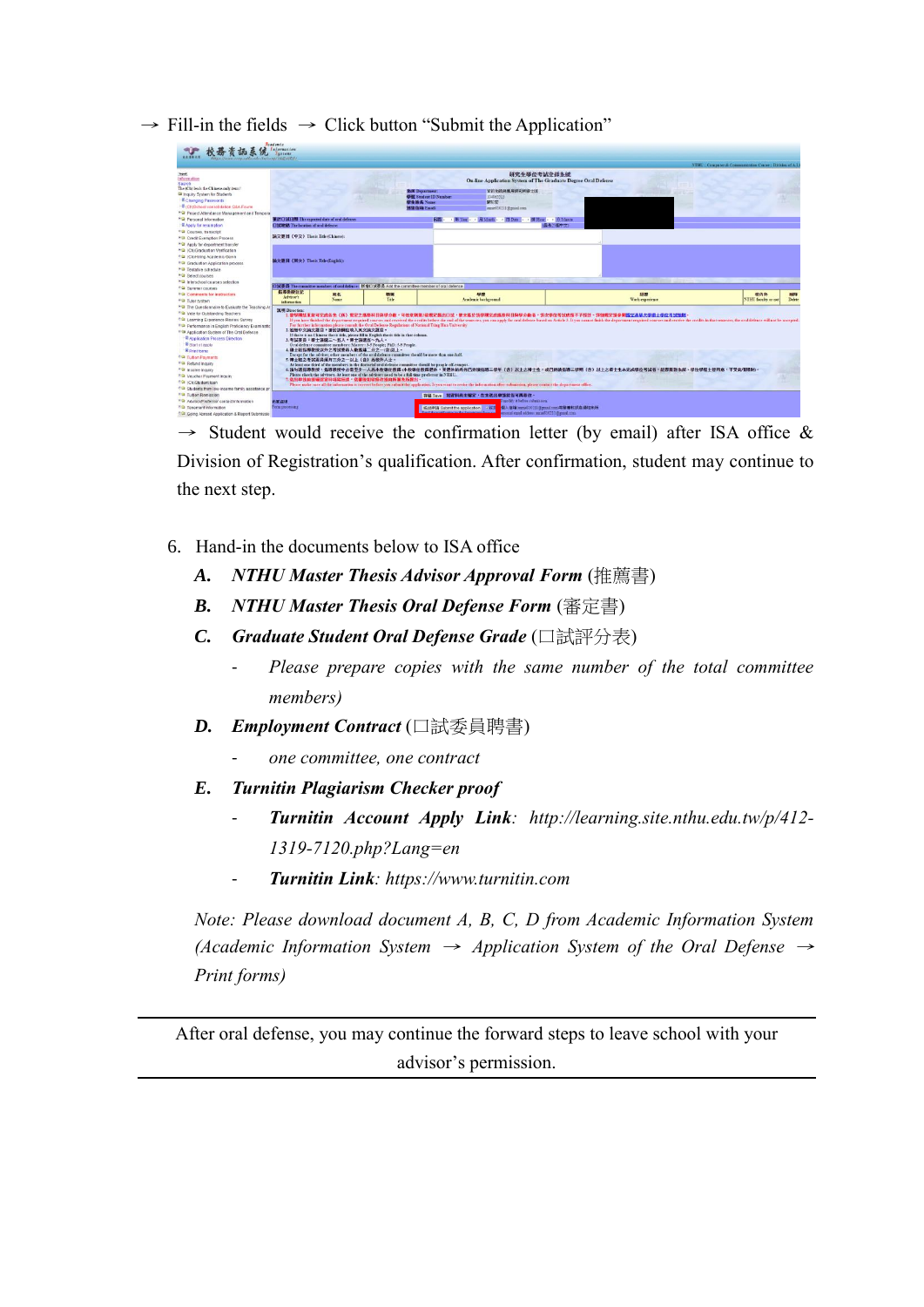- 7. Log in to NTHU Electronic Theses & Dissertation System and upload your thesis. (http://etd.lib.nctu.edu.tw/cdrfb3/nthu/ehulogin.htm)
	- $\diamond$  About how to correctly upload the thesis, please refer to the User Guide (http://etd.lib.nctu.edu.tw/cgi-

School Home/Library Home/中文

bin/gs32/hugsweb.cgi/ccd=QKsUne/downloads\_en).

| 清華大學博福<br>National Tsing Hua University Electronic Theses & Dissertations System |                                                                                                                                                                                                                                                    |  |  |  |  |
|----------------------------------------------------------------------------------|----------------------------------------------------------------------------------------------------------------------------------------------------------------------------------------------------------------------------------------------------|--|--|--|--|
| <b>Electronic theses &amp;</b>                                                   | <b>System Description</b>                                                                                                                                                                                                                          |  |  |  |  |
| <b>Dissertations</b><br>Userid:                                                  | <b>C</b> Please enter your Student ID, Employee Badge or Campus ID<br>barcode, please skip "-". Ex, if your barcode is 029512345-0.<br>please enter 0295123450.                                                                                    |  |  |  |  |
| Passwd:                                                                          | By default, your password is your ROC ID number, ARC number<br>, or your barcode(repeat twice) with leading letter in capital. To<br>protect the privacy of your personal information, please change<br>your default password as soon as possible. |  |  |  |  |
| Login                                                                            | <b>O</b> If you have any problem, please contact the Reference desk at ext:<br>42995                                                                                                                                                               |  |  |  |  |
| <b>Check Progress</b><br><b>Authorization</b>                                    | <b>Graduate Student Thesis/Dissertation Submission Process</b>                                                                                                                                                                                     |  |  |  |  |

You may continue to the next steps after receiving successfully-uploading-thesis notification email.